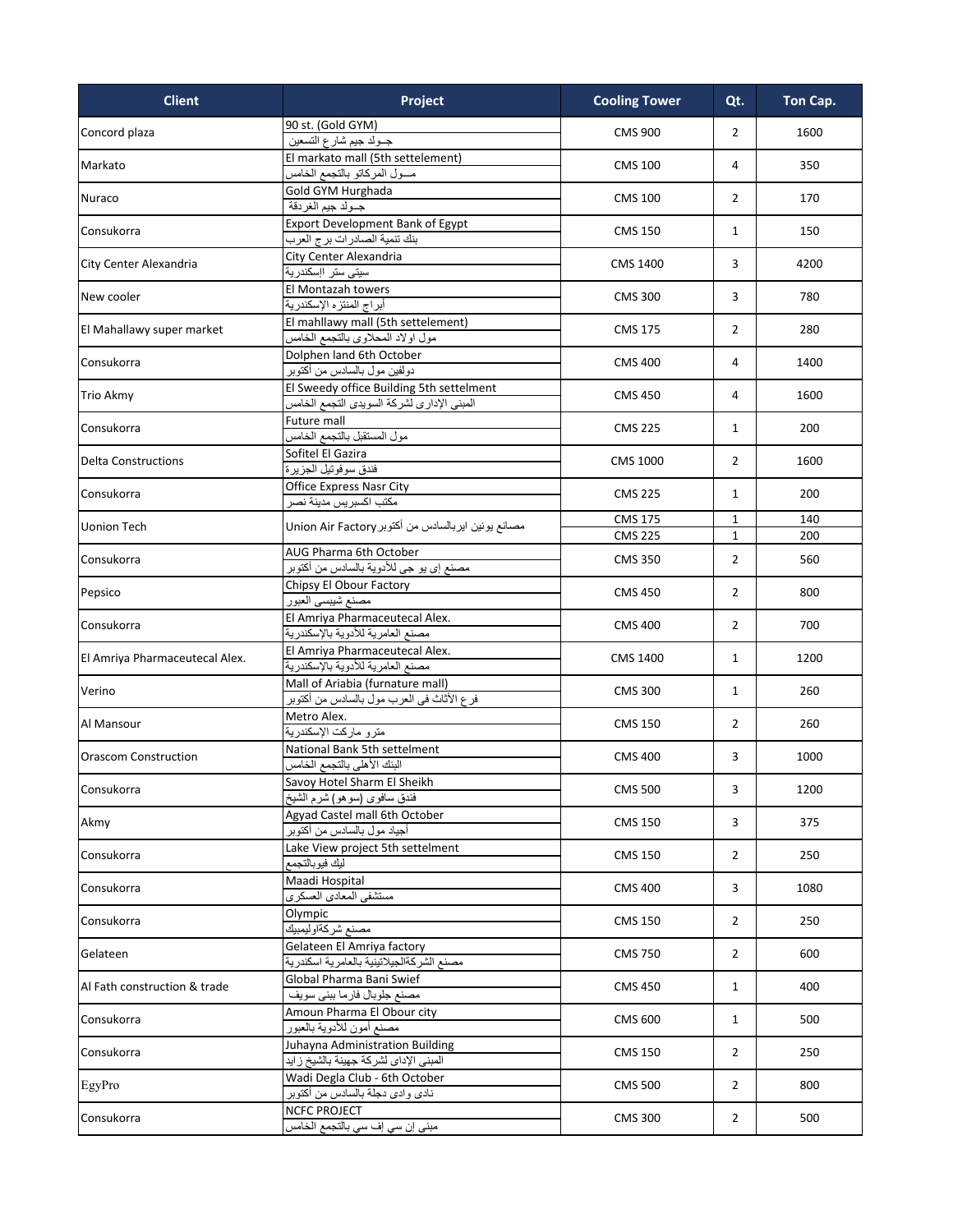| El Mahallawy Market                | El Mahallawy Market 10 Avenue                                                    | <b>CMS 500</b> | 2              | 800  |
|------------------------------------|----------------------------------------------------------------------------------|----------------|----------------|------|
|                                    | مول أولاد المحلاوي بالحي العاشر مدينة نصر                                        |                |                |      |
| Consukorra                         | European Company project<br>الأوروبية للأدوية بالإسكندرية (فاركو)                | <b>CMS 750</b> | $\mathbf{1}$   | 600  |
| Faisal Al-Rashid                   | Lamaison Furniture Mall - 6th of October<br>مول لاميزون للأثاث بالسادس من أكنوبر | <b>CMS 500</b> | $\overline{2}$ | 400  |
| Consukorra                         | Unilever<br>مصنع بونيليفر بالسادس من أكتوبر                                      | <b>CMS 300</b> | 2              | 560  |
| Consukorra                         | Universal<br>مصنع يونيفرسال للأجهزة المنزلية بالسادس من أكتوبر                   | <b>CMS 350</b> | 3              | 840  |
| Idea Verde                         | Waterway Residence<br>منتجع ووتر واي بالتجمع                                     | <b>CMS 150</b> | 8              | 1000 |
| Akmy                               | Seoudi Market (Waterway Residence)<br>سعودي ماركت -فرع منتجع ووتر واي بالتجمع    | <b>CMS 100</b> | $\overline{2}$ | 160  |
| <b>E.H CENTER</b>                  | Riverwalk                                                                        | <b>CMS 225</b> | $\overline{2}$ | 400  |
| Shahd Air                          | مول ريفر ووك بالنجمع نابع وادى  دجلة<br><b>Mokattam Mall</b>                     | <b>CMS 150</b> | $\mathbf{1}$   | 125  |
| <b>BEST</b>                        | مول المقطم<br><b>Best Manufacturing Plant</b>                                    | <b>CMS 200</b> | $\overline{2}$ | 350  |
| intermedica                        | مصنع عصير بست -سمنود غربية<br>Intermedica - 10th of Ramadan                      | <b>CMS 225</b> | $\mathbf{1}$   | 200  |
| Union Technology                   | مصنع انتر ميديكا للمستلزمات الطبية بالعاشر من رمضان<br>Union Air Facility        | <b>CMS 100</b> | 1              | 80   |
| <b>IPACO</b>                       | مصنع يونيون إير<br><b>EIPACO Mall</b>                                            | <b>CMS 450</b> | 2              | 800  |
| IPEC (Integrated Projects for Eng. | مول إيباكو<br>El Morshedy Building                                               | <b>CMS 450</b> | $\mathbf{1}$   | 400  |
| PEC (Integrated Projects for Eng   | مبنى المرشدى الإدارى<br>Cleopatra Hospital                                       | <b>CMS 450</b> | $\mathbf{1}$   | 400  |
| Gallant                            | مستشفى كليوباترا<br><b>Ultra Factory for Medical Supplies</b>                    | <b>CMS 100</b> | $\mathbf{1}$   | 80   |
|                                    | مصنع الترا للمستلزمات الطبية                                                     |                |                |      |
| <b>ECS</b>                         | Naseam Hospital<br>مستشفى النسايم بالتجمع الخامس                                 | <b>CMS 600</b> | $\overline{2}$ | 1050 |
| <b>ECS</b>                         | Well Care<br>مركز ويل كير الطبى بالتجمع الخامس                                   | <b>CMS 700</b> | 3              | 2100 |
| Adwia                              | Adwia Facility - Obour City<br>مصنع شركة أدوية بالعبور                           | <b>CMS 900</b> | $\mathbf{1}$   | 800  |
| Akmy                               | Ministry of Exterior club<br>النادي الدبلوماسي طلعت حرب                          | <b>CMS 150</b> | 3              | 375  |
| Best - Egyptian Canning            | Best juice Factory<br>مصنع بست للعصائر سمنود غربية                               | <b>CMS 175</b> | 2              | 350  |
| Pro Air                            | Private Project<br>مشروع خاص                                                     | <b>CMS 150</b> | $\mathbf{1}$   | 150  |
| Delta Textile Egypt                | <b>DELTATEX PLANT</b><br>دلتا للمنسوجات بالمنطقة الحرة بمدينة نصر                | <b>CMS 350</b> | 1              | 350  |
| Quick Mix                          | concrete station new capital<br>محطة خرسانة بالعاصمة الإدارية الجديدة            | <b>CMS 125</b> | $\mathbf{1}$   | 100  |
| Pro Air                            | Private Project<br>مشروع خاص                                                     | CMS 225        | $\mathbf{1}$   | 225  |
| Agwaa For Air Condition            | AL AHRAM PRINTING PRESS Qaloub<br>مطابع الأهرام النجارية بقليوب                  | <b>CMS 500</b> | 3              | 1500 |
| شركة نايسكو للاستثمار العقاري      | Davos Mall<br>دافوس مول                                                          | <b>CMS 300</b> | 2              | 520  |
| شركة سيتي مول السلام               | <b>COOLING TOWER</b><br>سيتي مول كوبري عرابي شبرا الخيمة                         | <b>CMS 300</b> | 4              | 1040 |
| Natural Life                       | Santamora factory 10th of Ramadan<br>مصنع سانتامورا بالعاشر من رمضان             | <b>CMS 175</b> | $\mathbf{1}$   | 175  |
| شركة السالم للتطوير العقارى        | Banha Mall                                                                       | <b>CMS 600</b> | 6              | 3000 |
| <b>Capital for Contracting</b>     | مول بنها<br><b>Heinz Factory</b>                                                 | CMS 175        | $\mathbf{1}$   | 175  |
| Jolie Ville Hotel                  | مصنع هاينز بالسادس من أكتور<br>Movenpick Sharm el Sheik                          | <b>CMS 500</b> | $\overline{2}$ | 900  |
|                                    | فندق موفونبيك شرم الشيخ                                                          |                |                |      |